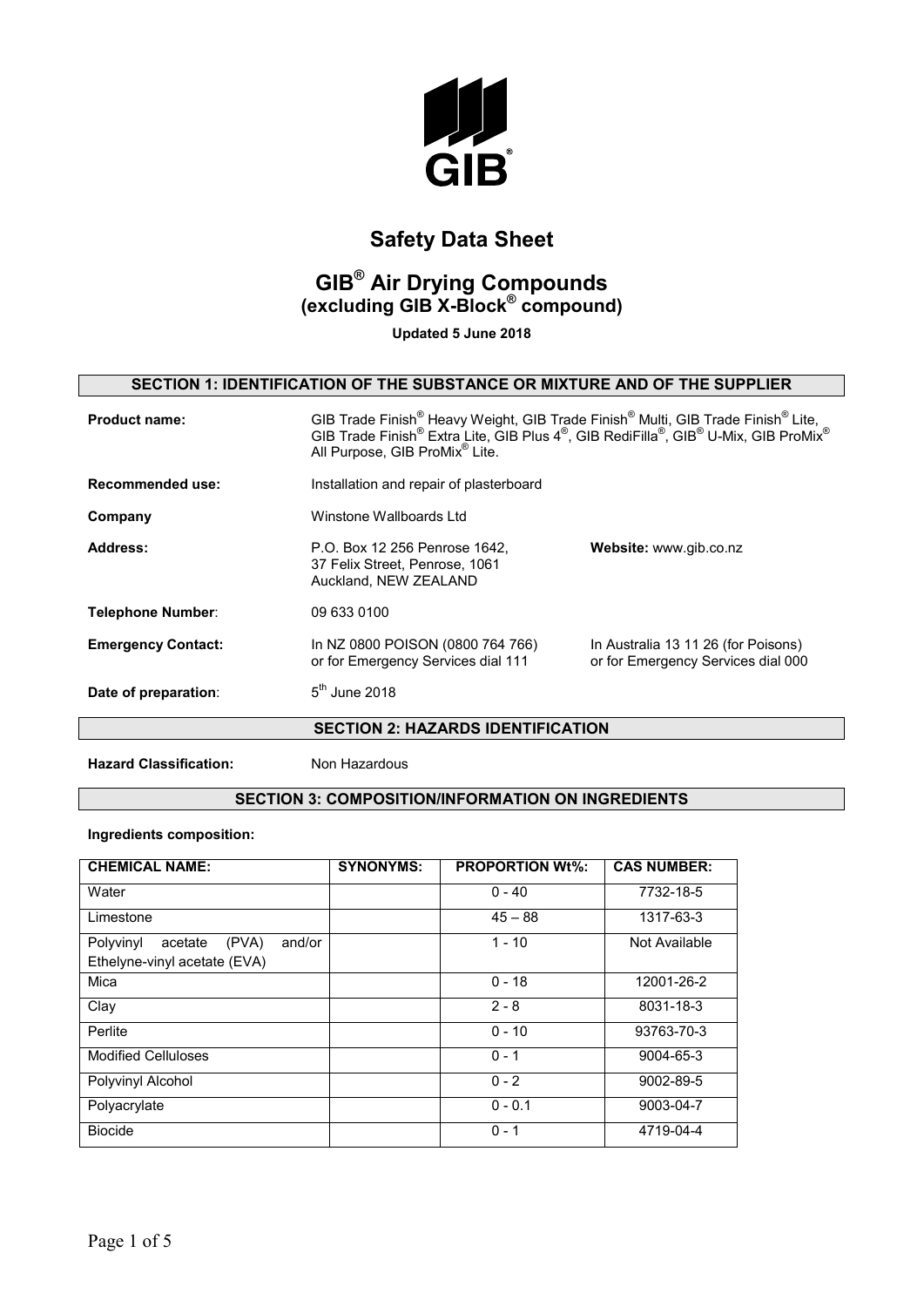

# **GIB® Air Drying Compounds (excluding GIB X-Block® compound)**

**Updated 5 June 2018**

### **SECTION 4: FIRST AID MEASURES**

| Ingestion:           | No harmful effects expected. No specific recommendation. If gastric disturbance occurs, seek<br>medical advice.                  |
|----------------------|----------------------------------------------------------------------------------------------------------------------------------|
| Eye contact:         | Immediately flush eyes with water for 15 minutes. If irritation persists, seek medical advice.                                   |
| <b>Skin contact:</b> | Rinse with water, then wash with mild soap and water. If irritation persists, contact a doctor.                                  |
|                      | Inhalation of dust: Remove exposed individual to fresh air immediately. If breathing difficulty persist, seek medical<br>advice. |
| .                    |                                                                                                                                  |

**Advice to doctor:** Treat symptomatically.

#### **SECTION 5: FIRE FIGHTING MEASURES**

| <b>Flammability:</b>                                              | Not combustible under normal conditions of storage and use.                                                                                                                                                                                                                                                                                                                                                                |  |
|-------------------------------------------------------------------|----------------------------------------------------------------------------------------------------------------------------------------------------------------------------------------------------------------------------------------------------------------------------------------------------------------------------------------------------------------------------------------------------------------------------|--|
| Suitable extinguishing media:                                     | Use extinguishing media appropriate for surrounding fire.                                                                                                                                                                                                                                                                                                                                                                  |  |
| Hazards from combustion:                                          | Stable under normal temperature and pressure. At temperatures around 800°C,<br>carbon dioxide may be emitted, due to decomposition of limestone. Product contains<br>low level of organic volatiles, which may be emitted or released in a fire. Thermal<br>decomposition will produce $H_2O$ , $CO_2$ , $CO$ , and acetic acid. Could produce minor<br>amounts of vinyl acetate monomers when temperature is above 175°C. |  |
| <b>Protective precautions and</b><br>equipment for fire fighters: | Appropriate fire fighting equipment is required.                                                                                                                                                                                                                                                                                                                                                                           |  |
| <b>HAZCHEM Code:</b>                                              | Not allocated                                                                                                                                                                                                                                                                                                                                                                                                              |  |
| <b>SECTION 6: ACCIDENTAL RELEASE MEASURES</b>                     |                                                                                                                                                                                                                                                                                                                                                                                                                            |  |

**Emergency Procedures:** Use normal clean up procedure. Spilled material can produce slippery conditions, be cautious to avoid falling. Wear appropriate protective equipment. Shovel material from spillage into a waste container for disposal.

#### **SECTION 7: HANDLNG AND STORAGE**

| Handling:          | Minimise exposures in accordance with good hygiene practice. During handling wear<br>the appropriate respiratory, eye and skin protection if warranted per environmental<br>conditions. |
|--------------------|-----------------------------------------------------------------------------------------------------------------------------------------------------------------------------------------|
| Storage:           | Keep from freezing. Store at temperature below 30°C.                                                                                                                                    |
| Incompatibilities: | Not applicable                                                                                                                                                                          |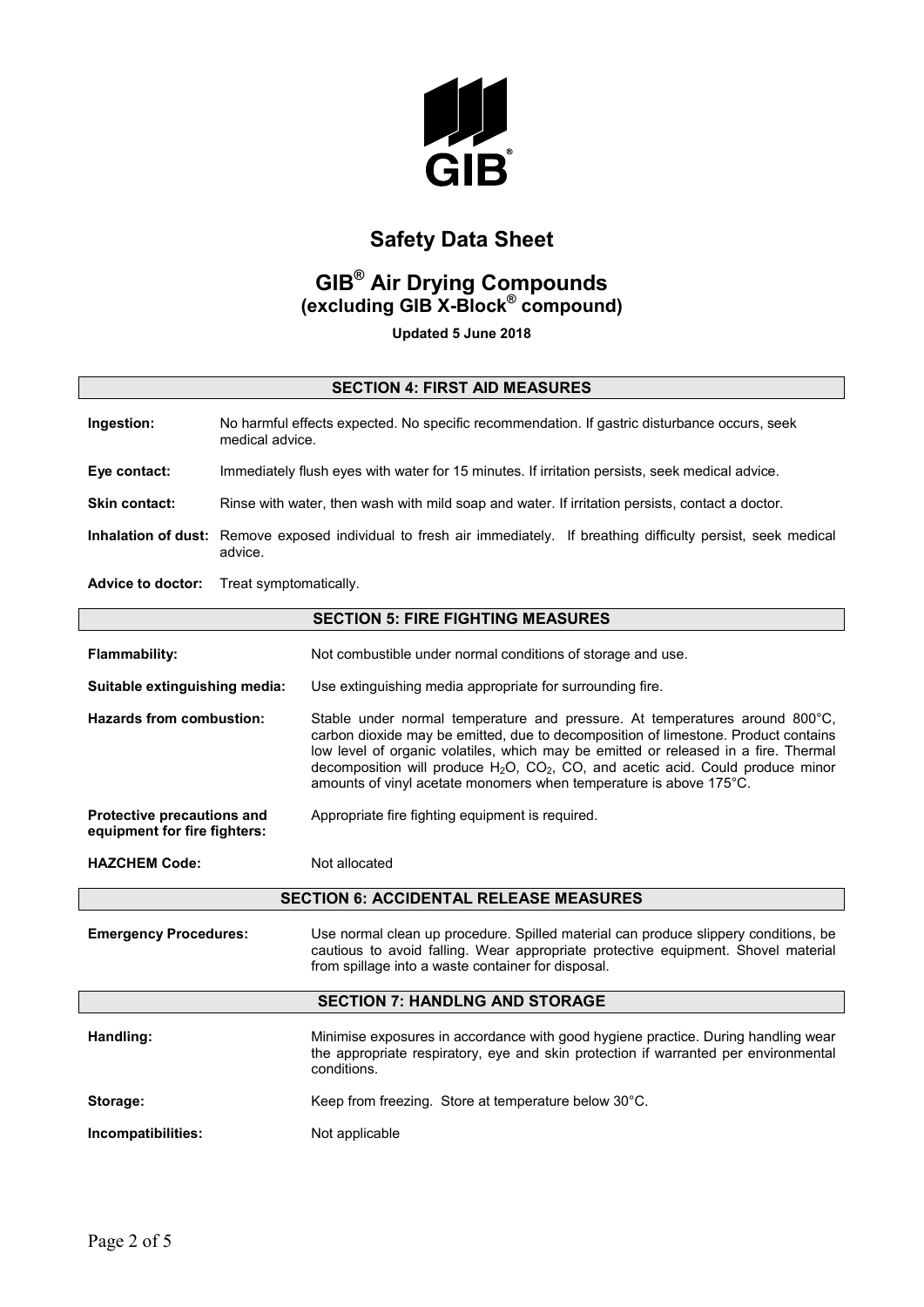

## **GIB® Air Drying Compounds (excluding GIB X-Block® compound)**

**Updated 5 June 2018**

### **SECTION 8: EXPOSURE CONTROLS/PERSONAL PROTECTION**

| <b>Engineering Controls:</b>                          | Where operations generate airborne dust, use ventilation to keep dust<br>concentrations below permissible exposure limits.                                                                                                                                                                                                                         |
|-------------------------------------------------------|----------------------------------------------------------------------------------------------------------------------------------------------------------------------------------------------------------------------------------------------------------------------------------------------------------------------------------------------------|
| <b>PERSONAL PROTECTION</b><br><b>Hand Protection:</b> | Use of protective gloves suitable for the risk associated with the task being<br>performed. Refer Australian/New Zealand Standard AS/NZS 2161 for more<br>information.                                                                                                                                                                             |
| <b>Skin Protection:</b>                               | Occupational protective clothing where skin contact may occur. Refer<br>Australian/New Zealand Standard AS/NZS 4501 for more information.                                                                                                                                                                                                          |
| <b>Respiratory Protection:</b>                        | Where an inhalation risk exists, wear Class P1 (particulate) respirator. At high dust<br>levels, wear a powered air purifying respirator (PAPR) with Class P3 (Particulate)<br>filter or an air-line respirator or a full-face Class3 (Particulate) respirator. See<br>Australian/New Zealand Standards AS/NZS 1715 and 1716 for more information. |
| <b>Eye and Face Protection:</b>                       | Eye and face protectors for protection against dust. Refer Australian/New Zealand<br>Standard AS/NZS 1337 for more information.                                                                                                                                                                                                                    |

#### **SECTION 9: PHYSICAL AND CHEMICAL PROPERTIES**

| Appearance:                                | Fine cream coloured paste in pails and white powder in bags. |
|--------------------------------------------|--------------------------------------------------------------|
| Odour:                                     | Low odour                                                    |
| pH:                                        | ~8                                                           |
| <b>Vapour Pressure:</b>                    | <b>NA</b>                                                    |
| <b>Vapour Density:</b>                     | <b>NA</b>                                                    |
| Boiling Point/Range (°C):                  | $100^{\circ}$ C                                              |
| Freezing/Melting Point (°C):               | 0°C                                                          |
| <b>Solubility in water:</b>                | Soluble                                                      |
| Specific Gravity (+/- 0.2):                | GIB Trade Finish <sup>®</sup> Heavy Weight 1.55,             |
|                                            | GIB Trade Finish <sup>®</sup> Multi 1.39,                    |
|                                            | GIB Trade Finish <sup>®</sup> Lite 1.23,                     |
|                                            | GIB Trade Finish <sup>®</sup> Extra Lite 1.18,               |
|                                            | GIB Plus $4^\circledR$ 0.95,                                 |
|                                            | GIB RediFilla <sup>®</sup> 1.25,                             |
|                                            | GIB ProMix <sup>®</sup> All Purpose 1.50,                    |
|                                            | GIB ProMix <sup>®</sup> Lite 1.33,                           |
|                                            | GIB <sup>®</sup> U-Mix Packed Bulk Density 1.14.             |
| <b>FLAMMABILITY:</b>                       | Not flammable                                                |
|                                            |                                                              |
| <b>ADDITIONAL PROPERTIES</b>               |                                                              |
| <b>Evaporation Rate:</b>                   |                                                              |
| % Volatiles:                               | $< 2\%$                                                      |
| <b>Volatile Organic Compounds Content:</b> | $<$ 40g/L                                                    |
| Respirable crystalline silica content      | $< 0.1\%$                                                    |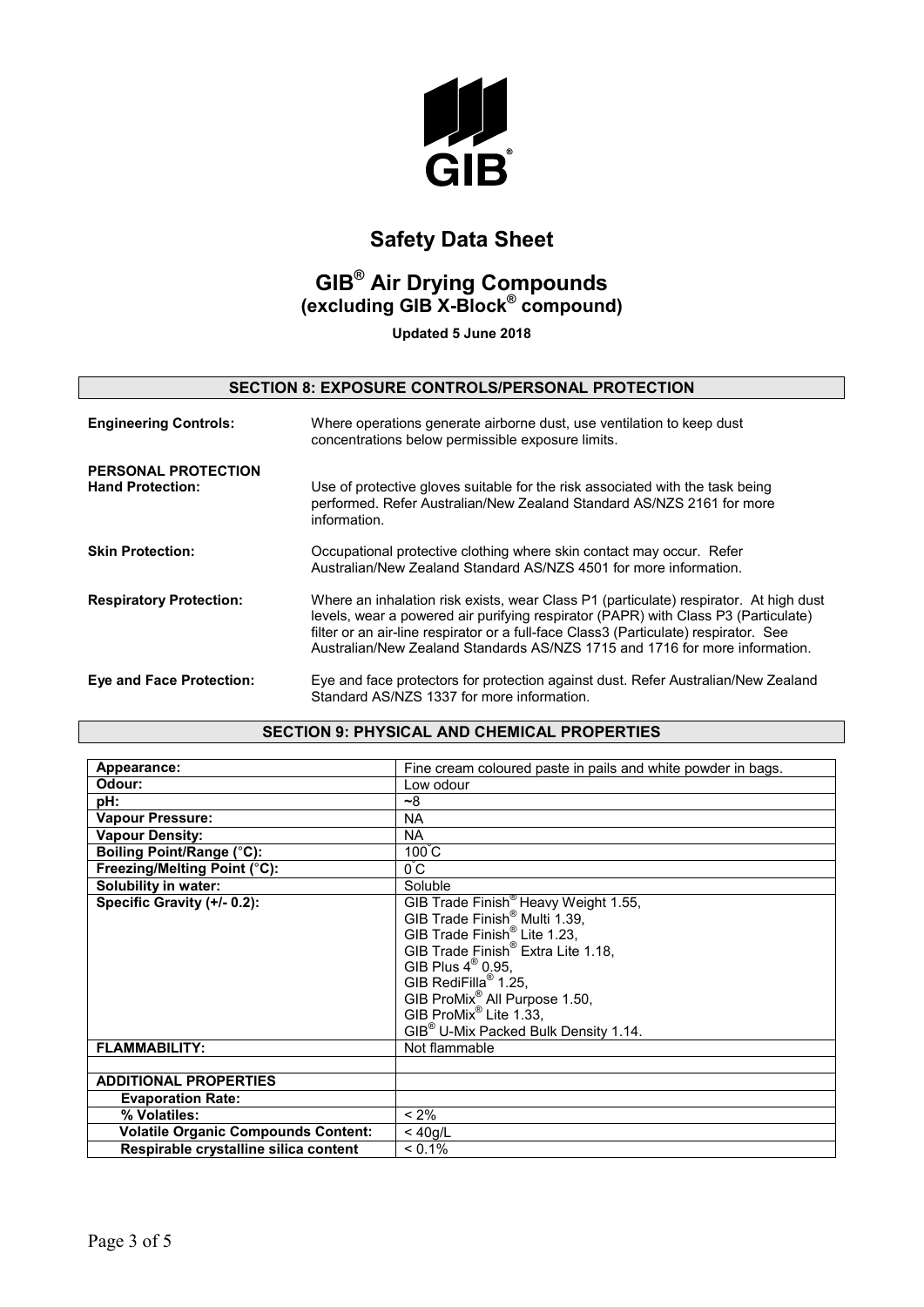

## **GIB® Air Drying Compounds (excluding GIB X-Block® compound)**

**Updated 5 June 2018**

## **SECTION 10: STABILITY AND REACTIVITY Chemical Stability:** Stable. **Hazardous Decomposition Products:** Stable under normal conditions of temperature and pressure. At temperatures around 800°C, carbon dioxide may be emitted, due to decomposition of limestone. Product contains low level of organic volatiles, which may be emitted or released in application processes involving the use of heat. Vent all ovens and process vessels to the outside atmosphere. Thermal decomposition will produce  $H_2O$ ,  $CO_2$ ,  $CO$ , and acetic acid. Could produce minor amounts of vinyl acetate monomers when temperature is above 175°C. **Conditions to avoid:** Freeze, thaw, heat. **Hazardous polymerization:** Will not occur. **SECTION 11: TOXICOLOGICAL INFORMATION Toxicology data:** Nil **Health Effects: Acute (short term)** Direct contact may cause eye, skin and/or respiratory irritation.<br> **Swallowed:** Not established. **Swallowed:** Not established.<br> **Not** established.<br> **Not** established.<br> **Note:** Dryness of skin. **Skin:** Dryness of skin. **Health Effects: Chronic (long term)** Prolonged exposure and inhalation to air borne free respirable crystalline silica can result in lung disease (i.e. silicosis) and/or lung cancer. **Skin:** Dryness of skin. **SECTION 12: ECOLOGICAL & INFORMATION Eco-toxicity:** No known adverse ecological effects. **Persistence and Degradability:** Will dry hard on exposure to sun/heat. Will form sludge when made wet. **Mobility:** Mobility: **Solid when dry. Lumpy and sludge like when damp.** Solid when dry. Lumpy and sludge like when damp. **SECTION 13: DISPOSAL CONSIDERATIONS Disposal Information:** Dispose to standard landfill. Do not flush down drains. Product can set and block the drain. **SECTION 14: TRANSPORT INFORMATION DG Class:** Not regulated **Subsidiary Risk 1:** Not applicable **Packaging Group:** Not applicable **HAZCHEM code:** Not allocated<br> **Marine Pollutant:** Not applicable **Marine Pollutant: Special Precautions for User:** Excessive tensions on tie-downs can collapse pails and boxes.